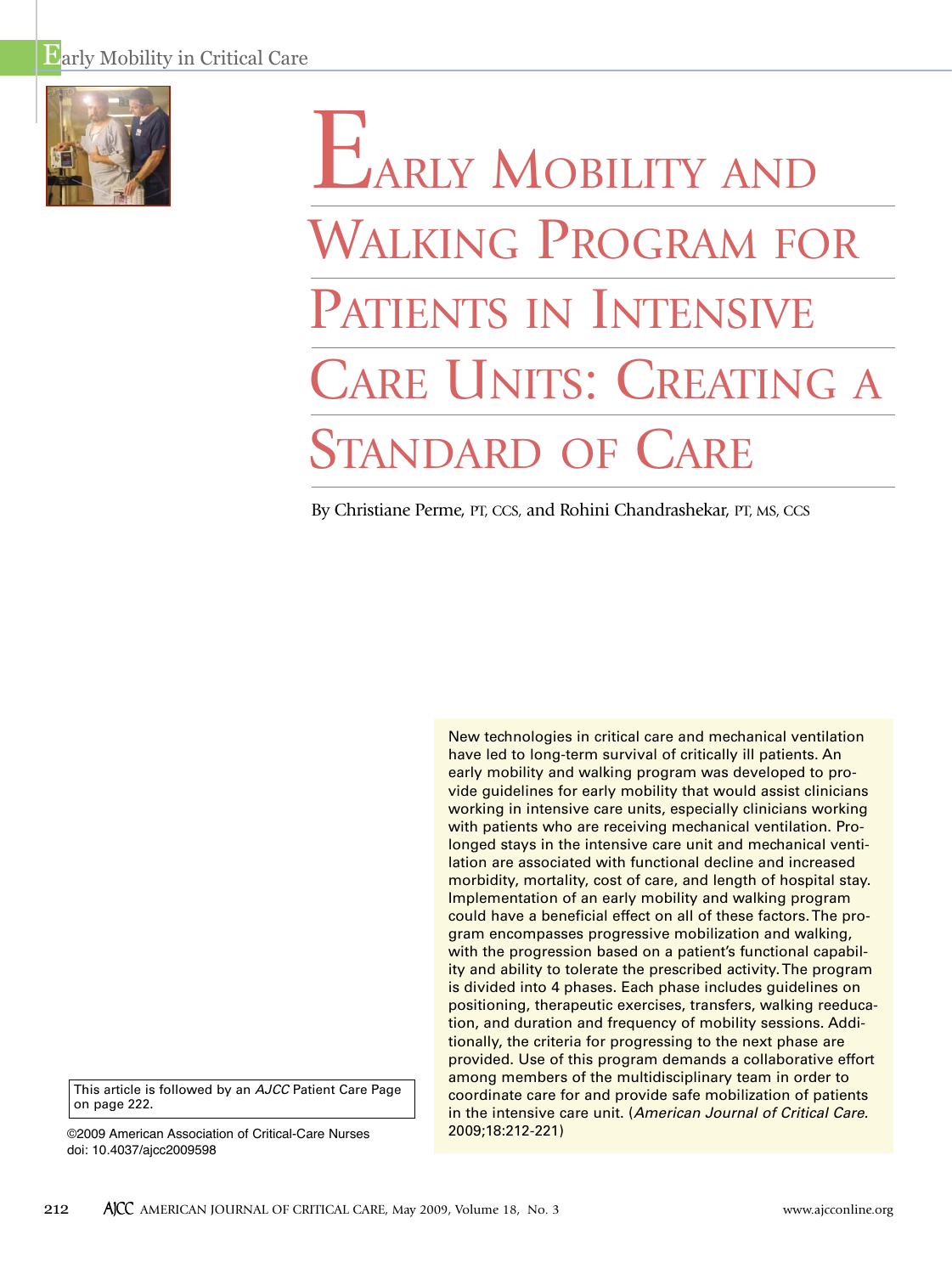EXERCT THE CONDUCTED THE CONDUCTED THE CONDUCTED SURVEY OF VENTILATOR OF VENTILATOR OF VENTILATOR OF VENTILATOR CONDUCTED AND THE CONDUCTED OF VENTILATOR CONDUCTED AND THE CONDUCTED OF VENTILATOR OF VENTILATOR CONDUCTED AN term survival of critically ill patients and a dramatic increase in the number of ventilator-dependent patients. Each year, more than 1 million patients who require mechanical ventilation are admitted to intensive care units (ICUs) in the United States.<sup>1</sup> In addition to their comorbid diseases, patients who require and life support and monitoring equipment. Mobilization is perceived as a complex task, and therefore these patients are often treated with bed rest. After 1 week of bed rest, muscle strength may decrease as much as 20%, with an additional 20% loss of remaining strength each subsequent week. Weakened muscles generate an increased oxygen demand.2 This weakness presents challenges to weaning from ventilatory support. Bed rest and inactivity are among the contributing risk factors for ICU-acquired neuromuscular weakness, and a strong correlation between this type of weakness and prolonged mechanical ventilation has been observed.<sup>3</sup> Both respiratory and limb muscle strength are altered after 1 week of mechanical ventilation, and respiratory muscle weakness is associated with delayed extubation and prolonged ventilatory support.<sup>4</sup>

Considerable published evidence indicates that patients in intensive care units have high morbidity and mortality, high costs of care,<sup>5,6</sup> and a marked decline in functional status.<sup>6-8</sup> Faced with the responsibility of addressing these issues, health care professionals have been challenged to promote improved functional status early in the treatment of critically ill patients. Interestingly, even high-intensity exercises done in bed do not counteract the adverse effects of bed rest. This finding is related to the shift of intravascular fluid away from the extremities to the thoracic cavity caused by the removal of gravitational stress. Assuming an upright position, however, helps maintain an optimal fluid distribution and therefore improves orthostatic tolerance. On the basis of these findings, it has been recommended that upright positioning be included in a mobility plan of care.<sup>9</sup>

The importance of early walking has been discussed before. In 1972, Foss<sup>10</sup> described a technique for augmenting ventilation during ambulation of patients receiving mechanical ventilation. Foss also described the therapeutic benefits of such physical activity: an improved sense of well-being and an increase in general strength. In 1975, Burns and

# **About the Authors**

Jones<sup>11</sup> (in a letter to the editor) described use of a walker that can accommodate the ventilator, oxygen, and intravenous catheters and has an attached bench where the patient can sit and rest. They also stated that providing early ambulation for patients receiving mechanical ventilation facilitated weaning from

ventilatory support and minimized the problems associated with prolonged bed rest.<sup>11</sup> A similar ventilator walker was used successfully to rehabilitate a patient who had complications after heart surgery and required prolonged mechanical ventilation.<sup>12</sup>

In one study, $13$  an activity protocol was prospectively applied to all patients with respiratory failure who were admitted to an 8-bed respiratory ICU. The protocol was started 4 days after mechanical ventilation was

initiated. The extent of comorbid diseases did not necessarily affect when ambulation was started or limit the ability of patients to ambulate. In the same study,<sup>13</sup> no extubations or complications that added to the patient's cost of care occurred. The conclusion was that early activity in patients with respiratory failure is not only feasible and safe, but also is an intervention that has the potential to prevent or treat the neuromuscular complications of critical illness.

In another study $14$  in which a mobility protocol was delivered by an ICU mobility team, both the ICU stay and the hospital stay were shortened for patients with respiratory failure who required mechanical ventilation. In a 22-month period, 309

Even highintensity exercises done in bed do not counteract the adverse effects of bed rest.

**Christiane Perme** is a senior physical therapist at Methodist Hospital in Houston, Texas. **Rohini Chandrashekar** is a physical therapist at Triumph Hospital, Clear Lake, in Webster, Texas.

**Corresponding author:** Christiane Perme, PT, CCS, Department of Physical and Occupational Therapy, Methodist Hospital (M1-024), 7575 Fannin, Houston, TX 77030 (email: cperme@tmhs.org).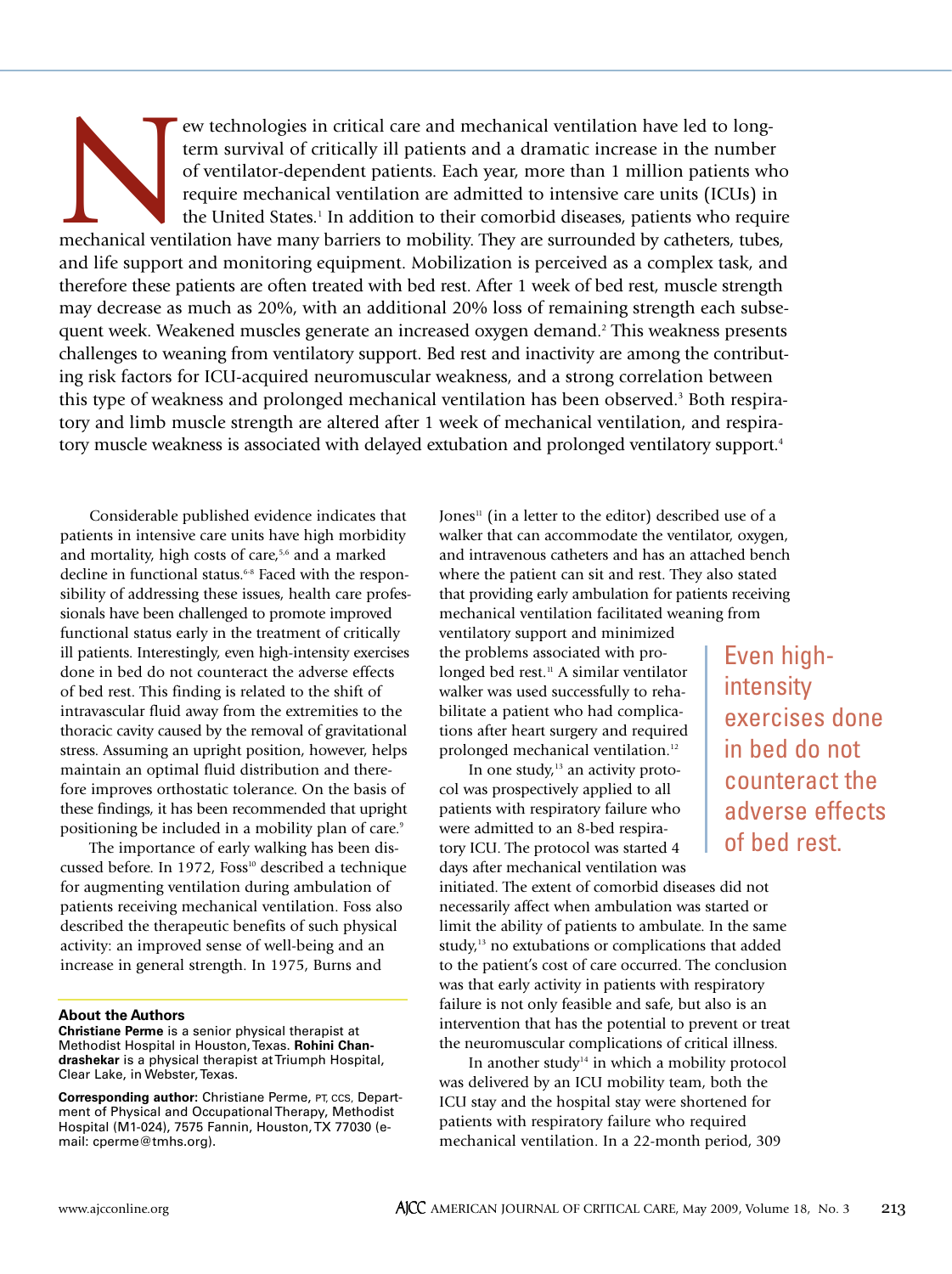# **Table 1 Physical therapy evaluation**

| Review of medical and surgical history |  |  |  |
|----------------------------------------|--|--|--|
| <b>Previous level of function</b>      |  |  |  |
| <b>Mental status</b>                   |  |  |  |
| Skin integrity                         |  |  |  |
| <b>Medications</b>                     |  |  |  |
| Cardiac status                         |  |  |  |
| <b>Pulmonary status</b>                |  |  |  |
| <b>Neurological status</b>             |  |  |  |
| Musculoskeletal status                 |  |  |  |
| <b>Functional assessment</b>           |  |  |  |
| Physical therapy goals                 |  |  |  |
| Physical therapy plan of care          |  |  |  |

patients were assigned to either a protocol group or a nonprotocol group when admitted to the ICU. The mobility team was composed of nurses, nursing assistants, and physical therapists.14

Physical therapy professionals have been considered part of the interdisciplinary team that provides care for critically ill patients; however, published evidence of the effectiveness of physical therapy in this area is limited.15 Physical therapy in the ICU could include any of the following therapeutic interventions: positioning; education; manual hyperinflation; percussion; vibration; suction; cough; range of motion,

Physical therapists have the expertise to accurately assess neuromuscular function in ICU patients.

strengthening, and/or breathing exercises; and mobilization. Although mobilization involving gravitational stimulus and ambulation of patients who require mechanical ventilation is recommended, such mobilization is not always part of the physical therapy treatment. One reason for that inconsistency could be the lack of a standard for the physical therapy profession in ICUs due to significant differences in practice across hospitals, ICUs, countries, staffing levels, training, and

expertise. Although respiratory therapy is an established profession in the United States, in most other countries, physical therapists working in the ICU are primarily responsible for airway clearance and respiratory care. Because the specific role of physical therapists in the ICU is not well defined, it varies considerably, and interventions are used at the discretion of each professional.

Early mobilization of critically ill patients receiving mechanical ventilation is an advanced physical therapy practice. Such mobilization requires education and specialized skills in specific areas that affect the clinical decision making as well as the treatment prescription for such patients. Gait reeducation for patients who require mechanical ventilation in the ICU is the link between bed rest and the ability to bear weight, walk, and improve functional mobility.16 Physical therapists should be an integral part of the interdisciplinary team in the ICU involved in the implementation of this program, because physical therapists are in a unique position with skills and expertise to assess neuromuscular function accurately and to provide the appropriate rehabilitation techniques.

The purpose of the early mobility and walking program is to provide guidelines that can assist clinicians who work with patients in the ICU, especially patients receiving mechanical ventilation. The program facilitates the development of a treatment plan with the focus on individual functional capability, progressive mobilization, and early walking activities. A thorough initial physical therapy evaluation is helpful for developing appropriate goals and a plan of care for mobility of patients in the ICU (Table 1). On the basis of this information, physical therapy goals and an individualized plan of care are outlined. At this point, the patient is included in the appropriate phase of the early mobility and walking program. The patient's physician and the nurse should be available to assist in the decision making related to ongoing medical issues.

# **Description of the Program**

The program is divided into 4 phases and is easy to use (Tables 2 and 3). The information provided includes the types of patients for whom each phase is appropriate, bed mobility, transfers, gait, therapeutic exercises, positioning, education, and duration and frequency of mobility sessions. Additionally, general criteria for progression of therapeutic interventions are offered. The early mobility and walking program provides a practical approach to assist clinicians in the management of patients in the ICU, especially patients who require mechanical ventilation. Early mobility can be defined as beginning the mobility program when the patient is minimally able to participate with therapy, has a stable hemodynamic status, and is receiving acceptable levels of oxygen. Emphasis is placed on progressive mobility, individual functional capability, and ambulation of patients who meet specific criteria.

Good communication within the ICU multidisciplinary team, which includes a physician, physical therapist, nurse, and respiratory therapist, is crucial to provide appropriate mobilization, depending on the patient's medical stability. Medical stability is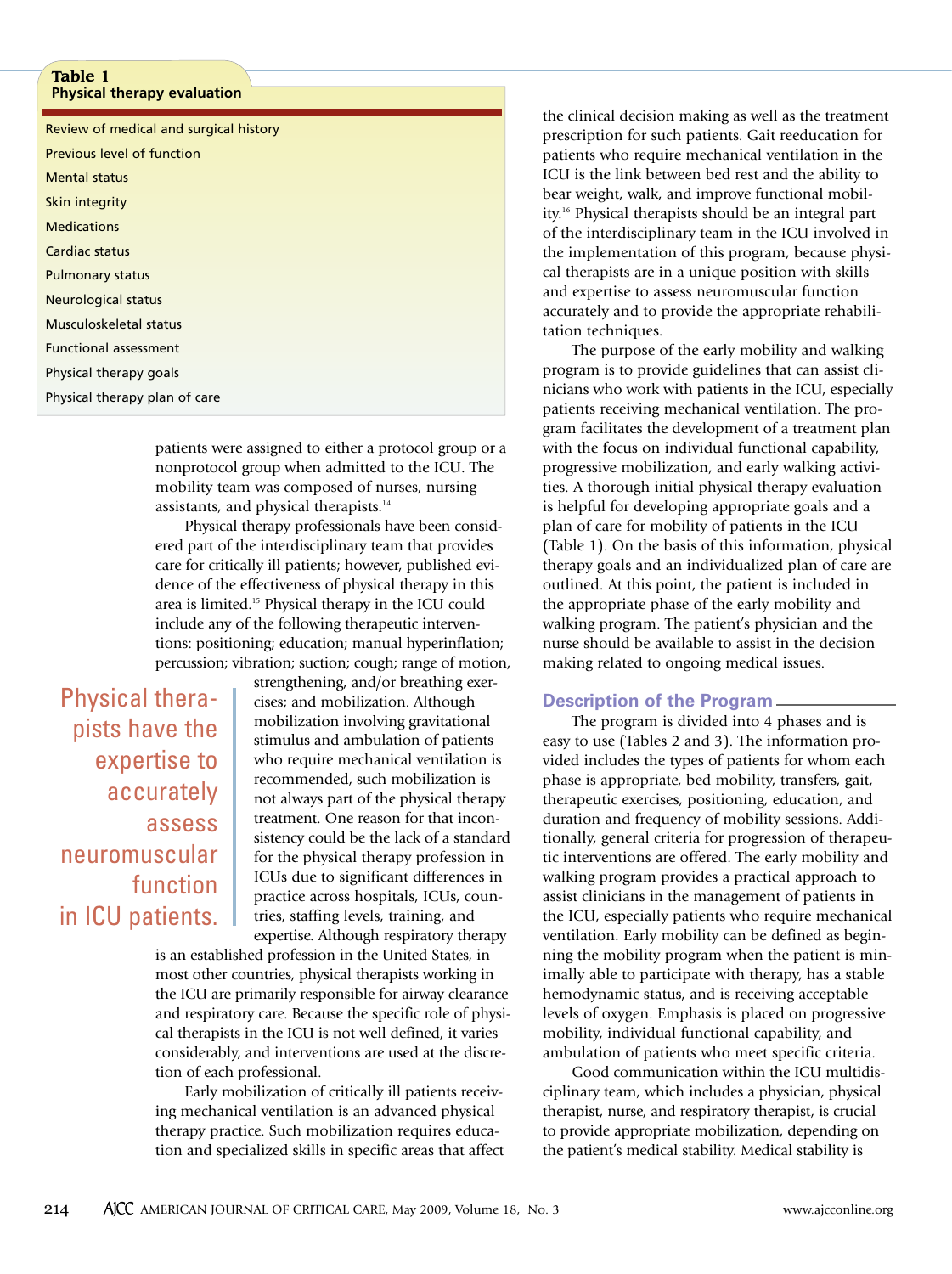# **Table 2**

**Early mobility and walking program for patients in intensive care units**

| <b>Description</b>                                | Patients in an acute<br>phase with multiple<br>medical problems,<br>condition unstable at<br>times, unable to fully<br>participate with therapy<br>Also includes patients<br>without significant<br>medical problems but<br>with profound weak-<br>ness, limited activity<br>tolerance, and/or<br>inability to walk | Patients in an acute/<br>subacute phase with<br>multiple medical prob-<br>lems, condition stable<br>most of the time, able<br>to participate better<br>with activities<br>Patients still weak but<br>able to stand, also<br>have limited tolerance<br>for activity                         | Patients in an acute/<br>subacute phase, with<br>multiple medical prob-<br>lems or resolving med-<br>ical problems, able to<br>participate actively in<br>therapy<br>Patients still weak but<br>able to tolerate<br>increased levels of<br>activity | Patients in a subacute<br>phase who have been<br>weaned from mechani-<br>cal ventilation, able to<br>participate actively in<br>therapy<br><b>Patients working toward</b><br>functional independ-<br>ence and hospital<br>discharge |
|---------------------------------------------------|---------------------------------------------------------------------------------------------------------------------------------------------------------------------------------------------------------------------------------------------------------------------------------------------------------------------|--------------------------------------------------------------------------------------------------------------------------------------------------------------------------------------------------------------------------------------------------------------------------------------------|-----------------------------------------------------------------------------------------------------------------------------------------------------------------------------------------------------------------------------------------------------|-------------------------------------------------------------------------------------------------------------------------------------------------------------------------------------------------------------------------------------|
| General criteria for<br>progressing to next phase | <b>Patient follows</b><br>commands<br>Hemodynamic status is<br>stable <sup>a</sup><br>Oxygenation acceptable<br>Patient stands with<br>walker and tolerates<br>prewalking activities,<br>including<br>• full standing posture<br>• weight shifting on legs                                                          | <b>Patient follows</b><br>commands<br>Hemodynamic status is<br>stable <sup>a</sup><br>Oxygenation acceptable<br>Patient transfers to chair<br>with walker and assis-<br>tance<br>Patient safely tolerates<br>walking reeducation<br>with walker and<br>assistance for limited<br>distances | <b>Patient follows</b><br>commands<br>Hemodynamic status is<br>stable <sup>a</sup><br>Oxygenation acceptable<br>Patient tolerates pro-<br>gressive walking pro-<br>gram and increased<br>levels of activity                                         |                                                                                                                                                                                                                                     |
| Ultimate goals                                    | Have patient sit at edge<br>of bed unsupported or<br>with minimal assistance<br>Initiate standing activi-<br>ties with walker and<br>assistance<br>Initiate prewalking<br>activities if appropriate                                                                                                                 | Initiate transfer training<br>with walker<br>Initiate walking reedu-<br>cation with walker                                                                                                                                                                                                 | Initiate independent<br>transfer training with<br>walker<br>Provide progressive<br>walking reeducation                                                                                                                                              | Promote progressive<br>transfers and walking<br>independence<br>Promote independence<br>of patient and patient's<br>family members with<br>exercises and mobility<br>program                                                        |

a Acceptable limits for stable hemodynamic status are heart rate <110/min at rest, mean arterial blood pressure between 60 and 110 mm Hg, and fraction of inspired oxygen <0.6. Supplemental oxygen is usually titrated to maintain saturations >88% with activity. Exceptions are determined by the physician on an individual basis.

defined as having sufficient perfusion to maintain normal organ function. The acceptable parameters are a heart rate less than 110/min at rest, a mean arterial blood pressure between 60 and 110 mm Hg, and a fraction of inspired oxygen less than 0.6. Supplemental oxygen is usually titrated to maintain oxygen saturation greater than 88% with activity. Knowledge of the normative values is important, but the ability to understand and decide what is acceptable for each patient also is important. This decision is individualized according to the patient's current medical problems, and parameters are determined after discussions with the medical team. Because of the critical nature of patients' illness and constant changes in overall medical condition, the patients' vital signs should be carefully assessed before, during, and after any mobility intervention.

After a physical therapy evaluation is completed, the physical therapist should determine the phase of the program in which the patient should be included and should establish the mobility plan of care (Table 3). During each planned mobility intervention, a nurse must be available to discuss current medical status and the proposed plan of care, to administer medications if necessary, and to assist as needed to ensure the patient's safety. A respiratory therapist should be present to assist with ventilator management. A brief assessment is done before each physical therapy session to determine if the planned mobilization intervention is still appropriate. The plan of care for mobility may need to be modified at each session. Patients stay in each particular phase of the program until the general criteria for advancement to the next phase are met. Because of fluctuations and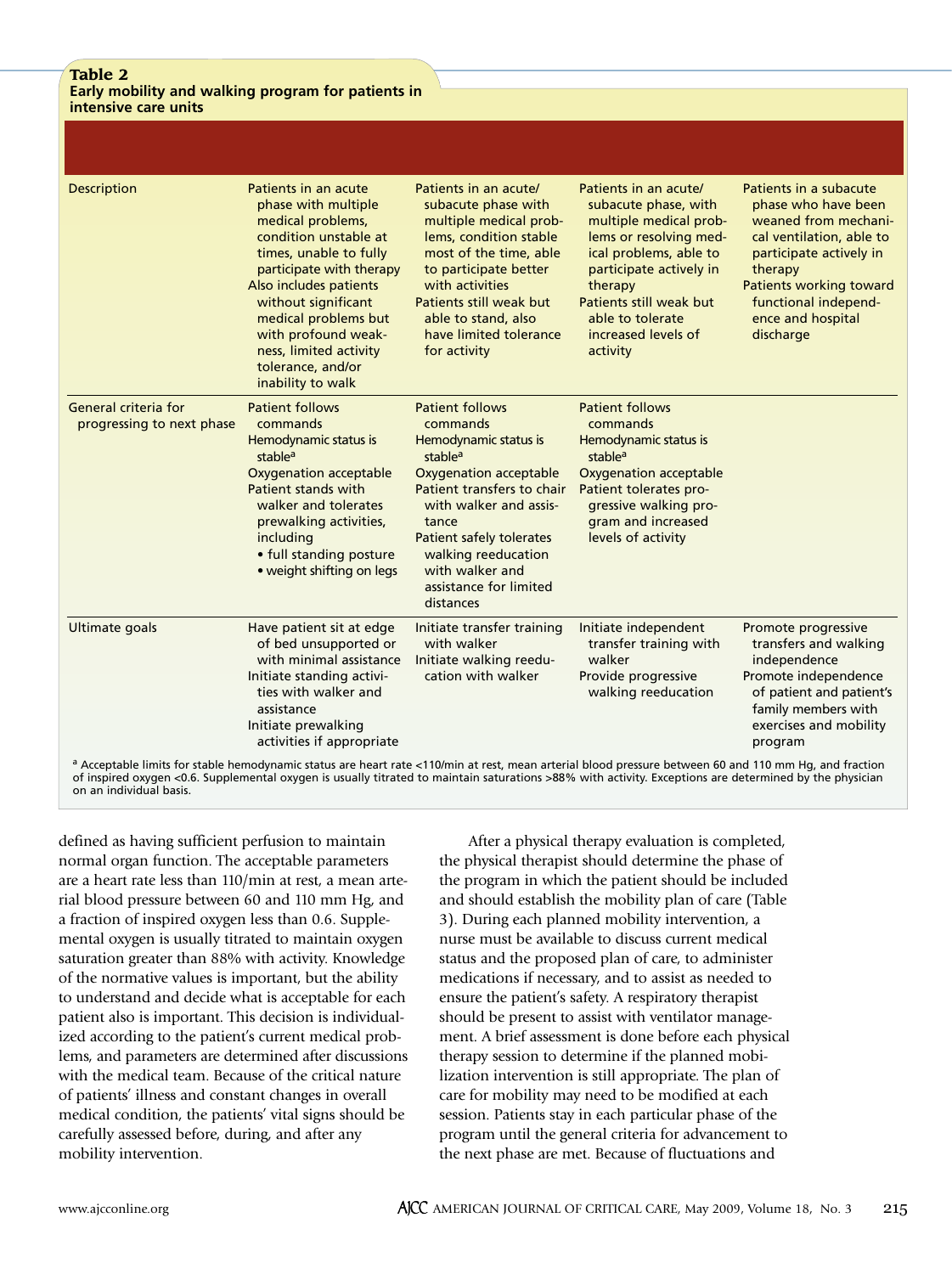| Table 3<br><b>Mobility interventions</b> |                                                                                                                                                                                                                                                                                                                                 |                                                                                                                                                                              |                                                                                                                                                                              |                                                                                                                                                                                                                                                                           |  |  |  |
|------------------------------------------|---------------------------------------------------------------------------------------------------------------------------------------------------------------------------------------------------------------------------------------------------------------------------------------------------------------------------------|------------------------------------------------------------------------------------------------------------------------------------------------------------------------------|------------------------------------------------------------------------------------------------------------------------------------------------------------------------------|---------------------------------------------------------------------------------------------------------------------------------------------------------------------------------------------------------------------------------------------------------------------------|--|--|--|
|                                          |                                                                                                                                                                                                                                                                                                                                 | <b>Phase</b>                                                                                                                                                                 |                                                                                                                                                                              |                                                                                                                                                                                                                                                                           |  |  |  |
| Intervention                             | 1                                                                                                                                                                                                                                                                                                                               | $\overline{2}$                                                                                                                                                               | 3                                                                                                                                                                            | 4                                                                                                                                                                                                                                                                         |  |  |  |
| Education                                | Instruction of patient and<br>patient's family members on<br>the importance of position-<br>ing, exercise program, and<br>early mobility                                                                                                                                                                                        | Same as phase 1, plus<br>instructions on<br>• proper use of walker<br>• safety during trans<br>fers<br>• importance of grad-<br>ual increase in time sit-<br>ting out of bed | Same as phase 2, plus<br>instructions on<br>• importance of pro-<br>gressive mobilization<br>• safety issues during<br>transfers and walking                                 | Discharge planning<br>Family training on bed<br>mobility, transfers, and<br>walking<br>Safety issues during<br>transfers and walking<br>Home exercise and<br>activity program with<br>guidelines for progres-<br>sion and self-monitoring                                 |  |  |  |
| Positioning                              | Focus on preventing pressure<br>ulcers, especially on heels<br>and sacrum<br>Recommendations for appro-<br>priate program for patients<br>with orthopedic and/or<br>neurological deficits                                                                                                                                       | Same as phase 1                                                                                                                                                              | Not a concern if patients<br>tolerate several hours<br>out of bed, unless<br>orthopedic and/or<br>neurological deficits<br>still present                                     | Not a concern unless<br>orthopedic and/or<br>neurological deficits<br>still present                                                                                                                                                                                       |  |  |  |
| <b>Bed mobility training</b>             | Turning side to side<br>Scooting/bridging<br>Supine $\leftrightarrow$ sitting<br>Sitting on side of bed<br>associated with<br>• leg exercises<br>• breathing exercises<br>• balance/coordination<br>exercises for trunk<br>control<br>• self-care activities<br>• unsupported sitting                                           | Same as phase 1                                                                                                                                                              | Gradual withdrawal of<br>assistance<br>Initiation of training to<br>promote patient's<br>independence                                                                        | Focus on training to<br>promote independence<br>Family training on<br>selected issues as<br>appropriate                                                                                                                                                                   |  |  |  |
| <b>Transfer training</b>                 | Transfer out of bed only to<br>stretcher chair with total<br>assistance<br>Initiation of sit to stand with<br>walker and assistance as<br>appropriate                                                                                                                                                                           | Transfers training to using<br>walker and assistance to<br>• bedside chair<br>• bedside commode<br>• stretcher chair (to<br>facilitate safe trans-<br>fers back to bed)      | Gradual withdrawal of<br>assistance during<br>transfers to chair and<br>bedside commode<br>with nursing staff<br>and/or family assistance                                    | Promotion of independ-<br>ence during transfers<br>with or without assis-<br>tive device<br>Family training if appro-<br>priate                                                                                                                                           |  |  |  |
| <b>Walking program</b>                   | Patients not ambulatory<br>Focus on attempts to stand<br>with walker and prewalk-<br>ing activities                                                                                                                                                                                                                             | Initiation of walking<br>reeducation with<br>walker and assistance<br>(see Table 4)                                                                                          | <b>Walking reeducation</b><br>with focus on gradual<br>increase in distance<br>and endurance<br>Gradual withdrawal<br>of assistive device if<br>appropriate (see Table<br>4) | <b>Gradual withdrawal</b><br>of assistive device if<br>appropriate<br>Gait reeducation on<br>different surfaces as<br>needed, including stairs,<br>curb, ramp, carpet<br>(some patients may<br>benefit from wheel-<br>chair mobility training<br>if still unable to walk) |  |  |  |
| <b>Exercises</b>                         | Inclusion of one or a<br>combination of<br>• passive range of motion<br>• active assisted range of<br>motion<br>• active range of motion<br>• stretching<br>• resistance exercise on<br>leg press, light weights<br>$(1-5$ lb $[0.45-2.25$ kg]),<br>and/or exercise band<br>• breathing exercises (deep<br>breathing, coughing, | Same as phase 1                                                                                                                                                              | Same as phase 1                                                                                                                                                              | More intense strength-<br>ening and endurance<br>exercises as appropri-<br>ate, including<br>• arm ergometry<br>• treadmill<br>• stationary bike<br>• leg press<br>• stairs training<br>• inspiratory muscle<br>training                                                  |  |  |  |
|                                          | incentive spirometer)                                                                                                                                                                                                                                                                                                           |                                                                                                                                                                              |                                                                                                                                                                              | continued                                                                                                                                                                                                                                                                 |  |  |  |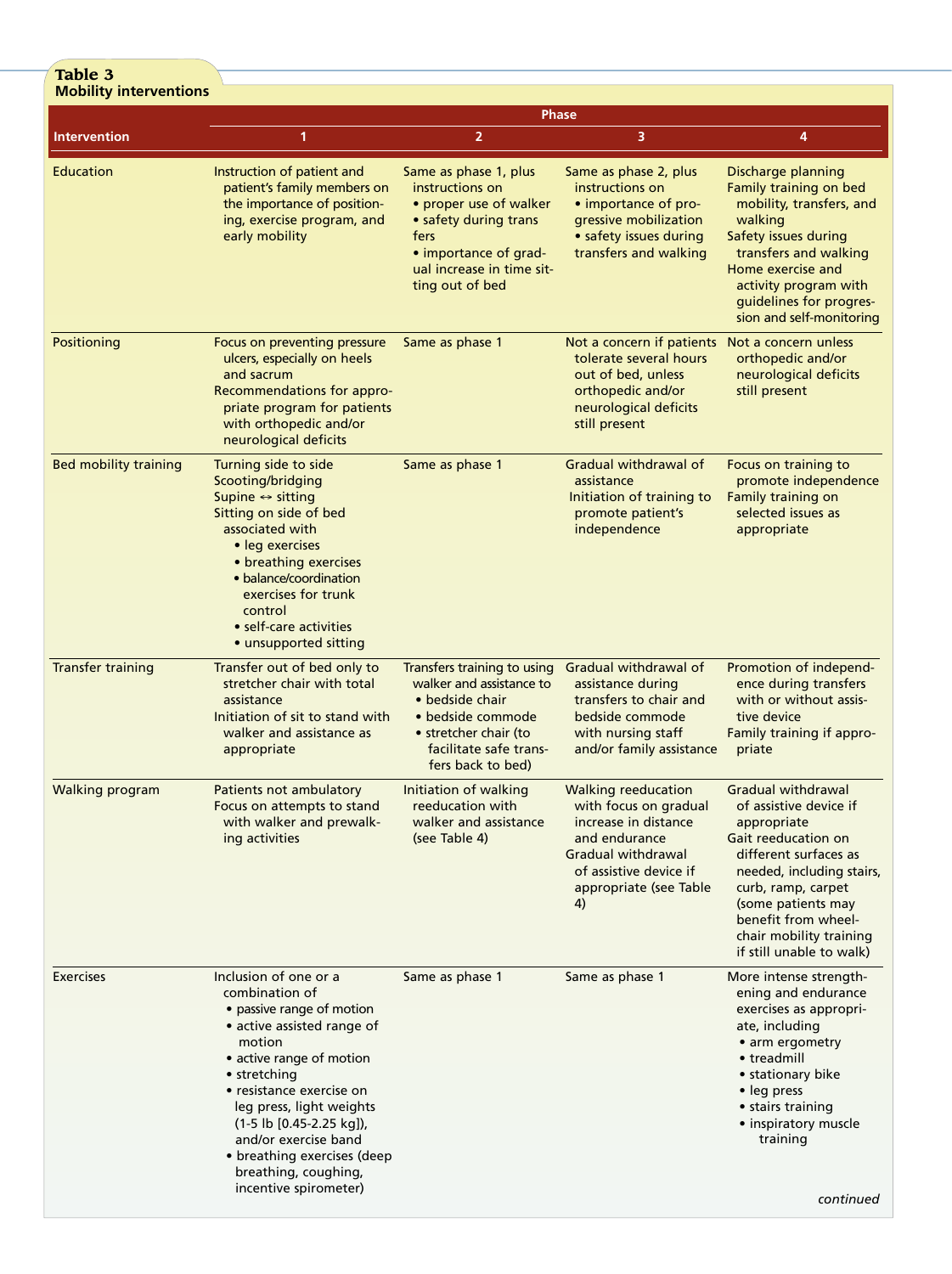| Table 3<br>continued                    |                                                                                                                                                                                                                             |                               |                                                          |                                                          |  |  |
|-----------------------------------------|-----------------------------------------------------------------------------------------------------------------------------------------------------------------------------------------------------------------------------|-------------------------------|----------------------------------------------------------|----------------------------------------------------------|--|--|
|                                         | <b>Phase</b>                                                                                                                                                                                                                |                               |                                                          |                                                          |  |  |
| Intervention                            | 1                                                                                                                                                                                                                           | $\overline{2}$                | 3                                                        | 4                                                        |  |  |
| <b>Duration of mobility</b><br>sessions | 15-30 minutes as<br>tolerated                                                                                                                                                                                               | 15-45 minutes as<br>tolerated | 30-60 minutes as<br>tolerated                            | 30-60 minutes as<br>tolerated                            |  |  |
| Frequency of mobility<br>sessions       | Once daily 1-7 days per week Once daily 5-7 days per<br>Twice daily as needed<br>(patients may still have<br>ongoing medical<br>problems that can<br>affect availability for<br>therapy or ability to<br>tolerate activity) | week<br>Twice daily as needed | Once daily 5-7 days per<br>week<br>Twice daily as needed | Once daily 5-7 days per<br>week<br>Twice daily as needed |  |  |

occasional deterioration in complex medical conditions, patients may have to temporarily return to a previous phase of the program.

# **Phase 1**

Phase 1 includes patients who are critically ill with multiple medical problems, in unstable condition at times. The patients usually require life-support equipment or interventions (eg, a ventilator, intra-aortic balloon pump, continuous venovenous dialysis) or are being treated with drugs (eg, vasopressor agents). Patients' complex clinical conditions may limit their mobility. Such conditions include, but are not limited to, markedly unstable cardiovascular status, sedation, paralysis, comatose state, burns, and severe orthopedic or neurological deficits. Patients can usually tolerate bed activities but have marked weakness, limited activity tolerance, and inability to ambulate. Some patients are alert, but it is also common for patients to have altered mental status and be able to participate only minimally in therapy.

The goal in phase 1 is to start mobilization as soon as a patient's medical condition is stable. Therapeutic exercises with the patient supine are emphasized. The activity is progressed to turning side to side in bed and sitting on the side of the bed as appropriate. Sitting balance activities are promoted to stimulate trunk control and unsupported sitting. Standing with a walker and assistance should be attempted once a patient has acceptable leg and trunk strength against gravity. Initially, a patient may be able to stand only for short periods or may even be unable to stand; however, it is important to continue trials until the patient is able to stand safely. When appropriate, patients are transferred to a stretcher chair by using a lateral transfer technique. They are encouraged to gradually increase time spent sitting in the chair as tolerated. The goal of out-ofbed activities is to improve orthostatic tolerance.

# **Phase 2**

Phase 2 includes patients whose overall medical condition and strength allow standing activities with a walker and assistance. Patients should be able to follow simple commands consistently and to participate in therapy. The focus of physical therapy is to start walking reeducation and functional training. At this point, more challenging standing activities can be started: weight shift, steps in place, and side steps along the bed. Use of a walker and gait belt is imperative to promote safety of both patients and staff. Training the patient to transfer to a chair by using a walker and assistance is initiated. The use of constant

verbal cues for sequencing promotes patients' participation. If patients require a lot of assistance with transfers, they should transfer to and sit in a stretcher chair. Doing so will facilitate transfers back to bed and prevent fear or discouragement with respect to future transfers. Patients are expected to gradually spend more time sitting to increase orthostatic tolerance and out-of-bed activities.

The goal in phase 1 is to start mobilization as soon as a patient's condition is stable.

Walking reeducation is strongly encouraged when appropriate, with all the safety measures taken (Table 4); however, the distance is usually limited by the patient's weakness and decreased endurance.

# **Phase 3**

Phase 3 includes patients who are able to tolerate limited walking with a walker and assistance. The focus of physical therapy is to master transfer abilities and start a progressive walking program to increase endurance. Some patients may be able to walk but still have marked difficulties with transfers because of leg weakness. In this case, for safety reasons, patients should continue to sit in a stretcher chair. Clinicians who mobilize patients must be aware of the patients' abilities as far as level of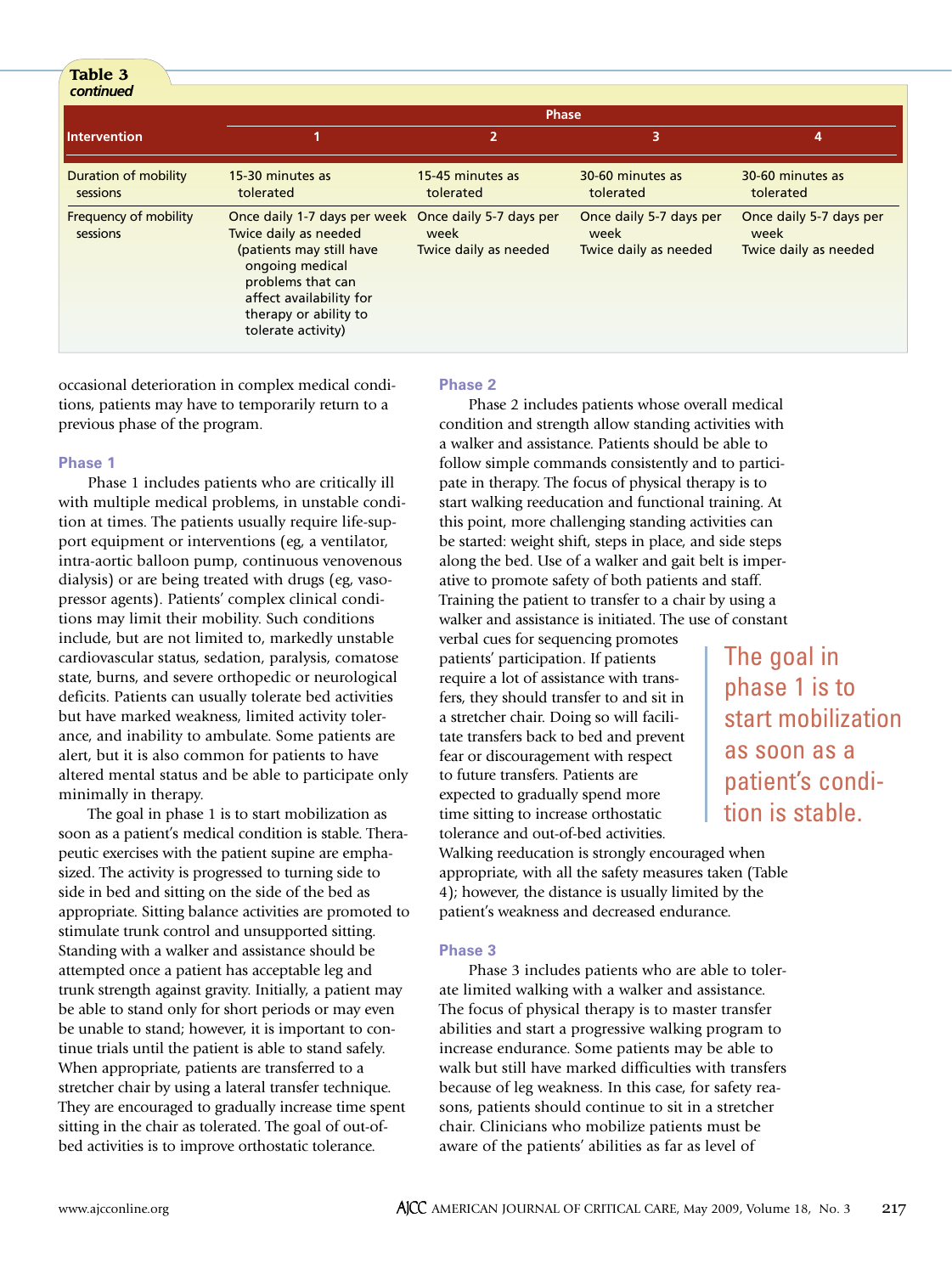# **Table 4**

# **Guidelines for walking reeducation in the intensive care unit**

1. Safety precautions

- a. A nurse must be present to assist with tubes and arterial and venous catheters that can temporarily be disconnected or need to come with the patient
- b. Patients must be connected to portable telemetry equipment to monitor heart rate, rhythm, blood pressure, and oxygen saturation if walking away from the bedside
- c. All equipment needed for therapy session must be readily available and all catheters/tubes must be secured
- d. A gait belt must be used for all transfers and walking reeducation activities
- e. Patient must be followed with a wheelchair to allow resting periods and safe return to bedside if needed
- f. Full oxygen tank must be available
- g. Adequate staff assistance must be available to ensure patient's safety
- 2. Changes in respiratory rate, oxygen saturation, heart rate, heart rhythm, respiratory pattern, blood pressure, and complaints of fatigue by the patient should be evaluated throughout walking reeducation activity

3. For patients dependent on mechanical ventilation

- A decision must be made to determine if the patient is to participate in the walking program with ventilation provided by a portable ventilator, tracheostomy collar, or manual resuscitation bag (a great opportunity to talk to physicians and gather additional information about the patient's medical condition)
- Endotracheal or tracheotomy tubes must be secured
- An effective communication strategy must be established because patients with artificial airways are unable to talk, except for patients with a tracheostomy collar, who can tolerate the use of a Passy-Muir valve during activities
- A respiratory therapist must be present to disconnect the mechanical ventilator and equip the patient with a portable ventilator, tracheostomy collar, or manual resuscitation bag; the respiratory therapist is also responsible for making any ventilator changes ordered by the physician during physical therapy sessions; the respiratory therapist must be available throughout the walking training session and should reestablish mechanical ventilation at the appropriate settings after physical therapy
- As a general rule, if the ventilator settings exceed the parameters described below, the patient should not be removed from the ventilator to ambulate; exceptions can be made, however, when the patient's condition has been thoroughly assessed and specific orders have been written by the physician
	- a. Pressure support ≥20 cm H<sub>2</sub>O
	- b. Synchronized intermittent mandatory ventilation with rate >18
	- c. Fraction of inspired oxygen >0.7
	- d. Positive end-expiratory pressure  $>10$  cm  $H<sub>2</sub>O$
	- e. Any evidence of decompensation with interruption of mechanical ventilation
- 4. The activity should be terminated if any of the following develop:
- a. Oxygen saturation <88% on supplemental oxygen during activity, unless otherwise specified by the physician
- b. Hypotension associated with dizziness, fainting, and/or diaphoresis
- c. Heart rate greater than maximum heart rate
- d. Change in heart rhythm
- e. Change in breathing pattern with an increase in accessory muscle use, paradoxical pattern, nasal flaring, or an appearance of facial distress
- f. Extreme fatigue or severe intolerable dyspnea with respiratory rate greater than baseline by >20/min
- g. Significant chest pain
- h. Excessive pallor or flushing of skin
- i. Request of patient to stop

assistance required, participation, hemodynamic responses to activity, and ventilatory and oxygen requirements. This information is important when making decisions about the appropriate ventilatory support and safety procedures needed for each patient. Team members must communicate well to determine and address all that is required to provide safe mobilization. In this phase, appropriate ventilatory and/or oxygen support is essential so that patients can tolerate increased levels of exertion. A portable ventilator or tracheostomy collar trials will allow an increase in the walking distance. Manual insufflation with a manual resuscitation bag can also be used if a portable ventilator is not available.

# **Phase 4**

Phase 4 includes patients who no longer require ventilatory support and/or have been transferred out of the ICU. These patients usually have variable degrees of weakness and functional limitations and can participate actively with more intense therapy. Supplemental oxygen is provided via a tracheostomy collar or through a nasal cannula if the tracheostomy is closed. In order to achieve the highest level of independence before hospital discharge, functional training is emphasized. Patients are encouraged to go to the physical therapy department if possible and to work on attaining higher levels of endurance and strength.

# **Discussion**

Throughout the world, patients who require intensive care often are restricted to bed rest because the pieces of equipment that surround them are perceived as barriers to mobility. In addition to weakness, other factors in the critical care environment such as sleep deprivation, lack of social interaction, nutritional state, sedation, and an ICU culture that promotes bed rest contribute further to functional decline.

Currently, not enough strong scientific data are available to promote evidence-based practice related to the rehabilitative efforts provided by physical therapists in ICUs. Scheinhorn et al<sup>17</sup> observed successful weaning outcomes among patients receiving prolonged mechanical ventilation in a long-term care hospital. The high frequency of rehabilitation services provided was considered important in improving functional status. In an acute care respiratory unit, a dedicated interdisciplinary approach that included daily physical therapy helped enable at least 50% of the patients receiving prolonged mechanical ventilation to be at home 6 months after discharge and reasonably independent with activities of daily living.<sup>18</sup>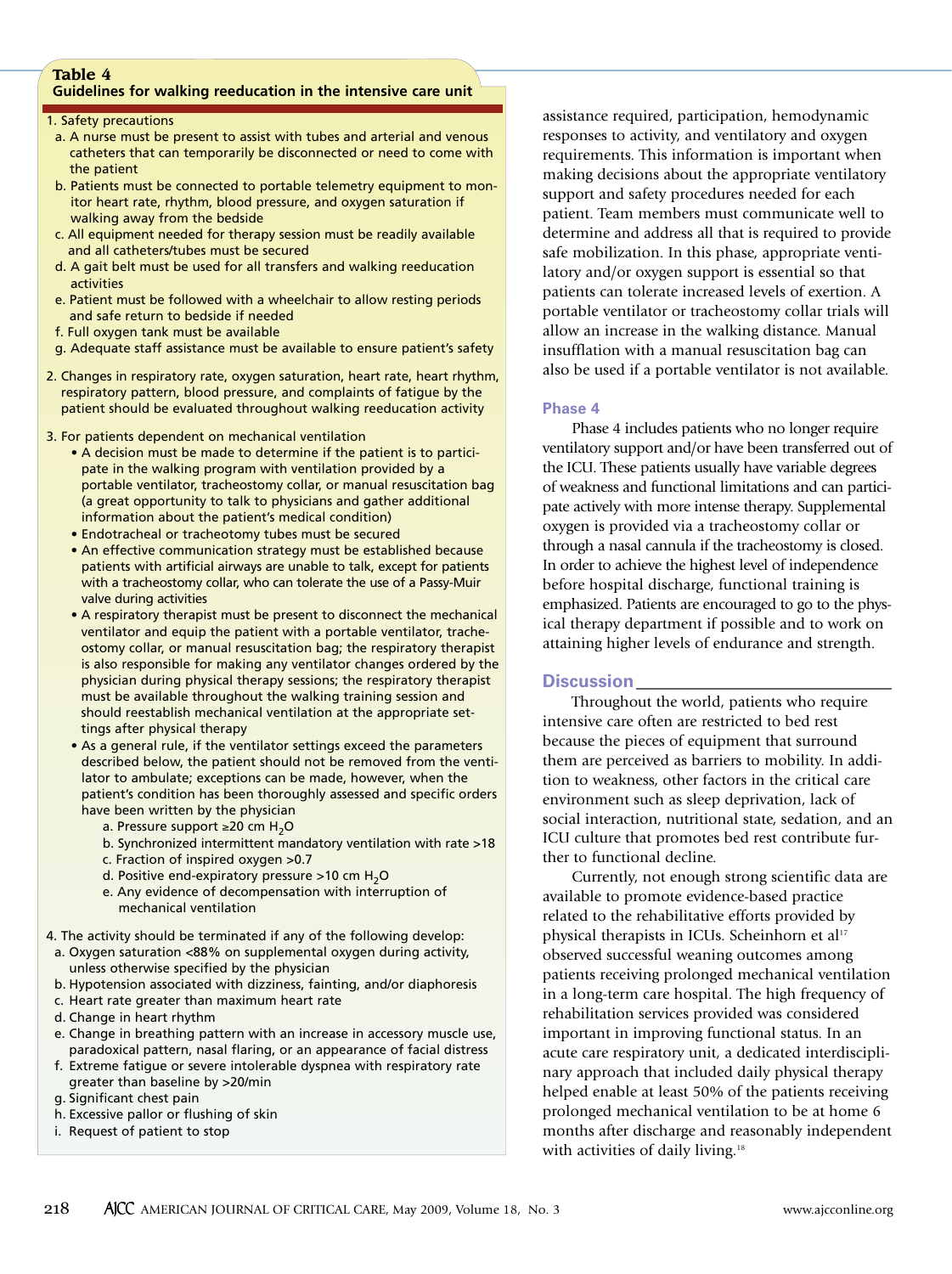All of the positive outcomes discussed in the aforementioned studies were in patients who had experienced a prolonged period of illness and immobility. The question now being asked is this: If ICU patients are mobilized and ambulated early in the course of their illness, could such mobilization reduce the effects of bed rest and improve functional capacity? Early mobility of ICU patients is not a new concept, but it is not an intervention routinely used in critical care. Its effectiveness has not been widely documented. Bailey et al,<sup>13</sup> however, reported that a majority of survivors (69%) could ambulate more than 100 ft (30 m) at the time of discharge from the unit with the use of an early activity protocol.

Morris and Herridge<sup>19</sup> have addressed important issues: effects of immobility on nerve and muscle, safety parameters in future mobility studies, processof-care issues required for early mobilization, professional roles in the delivery of early ICU mobility, and future questions for ICU mobility therapy. As an example of programs targeting early ICU mobility, Morris and Herridge mentioned the successful use of a mobility program described in a case report.<sup>20</sup> The program used for the patient in that report is the same early mobility and walking program described in our article.

In the case report, $20$  a patient with a left ventricular assistive device who required prolonged mechanical ventilation began the mobility program on postoperative day 7. Despite multiple medical problems and the need for prolonged mechanical ventilation, significant functional improvement was made during a prolonged 49-day stay in the ICU. The patient received a total of 25 physical therapy sessions during the ICU stay, and 21 of these sessions included weight-bearing and/or gait reeducation activities. A portable ventilator was used during 4 sessions of gait reeducation. When transferred out of the ICU, the patient required minimal assistance for out-of-bed activities and was able to walk 600 ft (180 m) with a rolling walker and supervision. After 6 weeks in acute care, the patient underwent heart transplantation.

Because the specific role of physical therapy in the ICU is not well defined, the involvement of physical therapists in this setting varies around the world with respect to the method of implementation, time of implementation, and whether physical therapy is implemented at all. The early mobility and walking program described in this article was developed to assist clinicians by detailing a process through which functional decline during an ICU stay could be addressed. The program outlines the mobility interventions for patients in the ICU and may be of special value for patients who require prolonged mechanical ventilation.

Under most circumstances, monitoring and life support equipment, including ventilators, should not limit mobility. Patients can be safely mobilized with an endotracheal or tracheostomy tube when all the appropriate measures are taken. Once patients are evaluated

by a physical therapist, they are placed in one of the program phases according to their mobility level and their ability to progress with therapy. Each phase includes guidelines on positioning, therapeutic exercises, transfers, and walking reeducation. The criteria for progressing to the next phase are also provided. Use of appropriate ventilatory support and supplemental oxygen so that patients can tolerate increased levels of exertion is discussed. The ulti-

Monitoring and life support equipment, including ventilators, should not limit mobility.

mate goal of the early mobility and walking program is to promote the maximal level of independence before hospital discharge and an increased walking capacity for the patients who meet criteria for ambulation.

• Phase 1 includes patients who are restricted to bed rest and can only be out of bed in a stretcher chair because of their inability to bear weight. Progression to turning and sitting on the side of bed and standing activities are encouraged if tolerated.

• In phase 2, patients progress to transfer training with a walker, prewalking activities, and walking reeducation in the room because of their limited endurance and weakness.

• Phase 3 advances patients who are ready to start a progressive walking reeducation program outside the room to improve endurance and functional mobility.

• Phase 4 describes the care of patients who have been transferred out of the ICU and are being prepared for hospital discharge.

This early mobility and walking program has been used by one of us (C.P.) at the Methodist Hospital, Houston, Texas, since 1996. No scientific data have been reported, but the program has been well accepted by patients, physicians, physical therapists, nurses, and family members. We think that early mobility in the ICU can lead to the following positive outcomes:

mobility, patients develop a more positive outlook.

Once they progess with

functional

- Minimizing complications of bed rest
- Promoting improved function for patients
- Promoting weaning from ventilatory support
- as a patient's overall strength and endurance improve
	- Reducing length of hospital stay
	- Reducing overall hospital cost
	- Improving patients' quality of life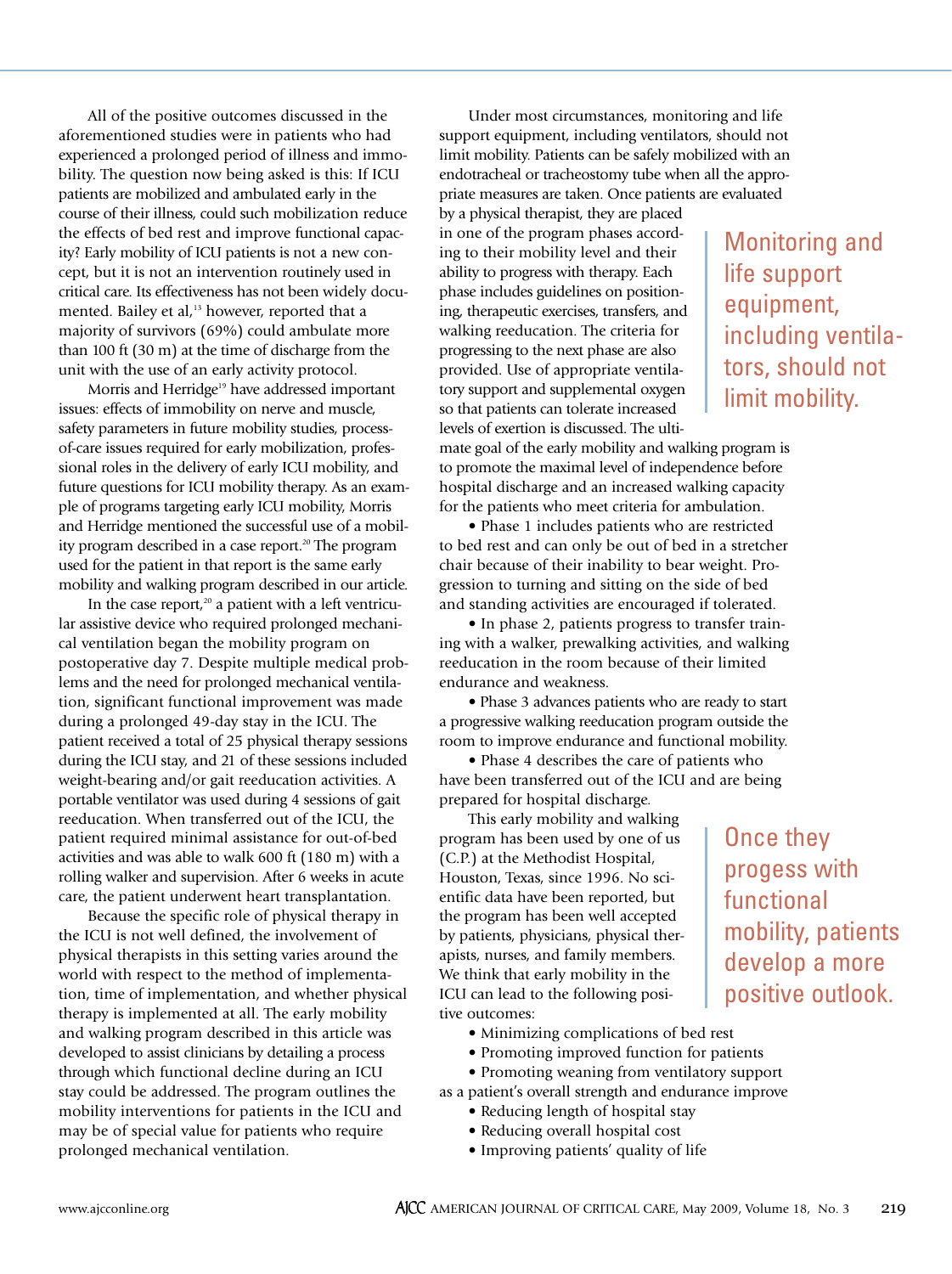The psychological benefit of increased mobility is another positive outcome we have observed. Once patients progress with functional mobility, they develop a much more positive outlook toward their recovery. Importantly, we never saw a patient's medical condition deteriorate as a direct result of the interventions used in the early mobility and walking program.

Improved function can have an encouraging effect on patients' quality of life and could assist patients in being weaned from mechanical ventilation when unsuccessful weaning is related to muscle weakness. Use of this program and grouping patients according to phases help facilitate decision making for the clinicians involved in the mobility process.

As heartening as the outcomes of the early mobility and walking program are, some factors can limit the functional improvement in some patients: poor previous functional status, advanced age, complex comorbid diseases, spinal cord injury, burns, severe neurological and/or orthopedic injuries, and severe

cardiopulmonary dysfunction.

# A team approach ensures the safety of the interventions for implementing an early mobility program.

Because the main focus of this program is early mobility and walking, many patients may remain in phase 1 for extended periods, and some may never be able to progress to the subsequent phases. These patients are usually the ones who have the limiting factors just described and in whom significant improvement of functional mobility is not expected in the near future.

A multidisciplinary team approach is essential for success

because the interaction of different elements that ultimately determine whether or not a critically ill patient will improve in functional mobility is complex. The team approach will ensure the safety of the interventions in the implementation of the early mobility program. As Milbrandt<sup>21</sup> encouragingly observed in an editorial on the efforts of early mobilization and especially ambulation, "we may someday see early activity as an integral part of the care of critically ill patients."

# **Conclusion**

Health care professionals who work in ICUs face complex challenges in caring for critically ill patients, many of whom receive mechanical ventilation for prolonged periods. The early mobility and walking program described here was developed with a focus on intensive care patients. It uses an approach that enhances functional outcomes by optimizing cardiopulmonary and neuromuscular status, as well as by

maximizing independent function. Early mobility in the ICU could minimize loss of functional abilities and thereby shorten hospital stays. Use of this program demands a collaborative effort among members of the multidisciplinary team in the ICU to coordinate care and provide safe mobilization of these patients. The scientific evaluation of early mobility in the ICU is limited, and data are not sufficient to support the use of any specific intervention. Further investigations and research studies with the use of this program as a standard intervention are necessary. In the future, this program or similar approaches could potentially be used to establish a standard of care for early mobility and walking of patients in the ICU.

FINANCIAL DISCLOSURES None reported.

## **eLetters**

Now that you've read the article, create or contribute to an online discussion on this topic. Visit **www.ajcconline.org** and click "Respond to This Article" in either the full-text or PDF view of the article.

### REFERENCES

- 1. Cox CE, Carson SS, Govert JA, Chelluri L, Sanders GD. An economic evaluation of prolonged mechanical ventilation. *Crit Care Med.* 2007;35(8):1918-1927.
- 2. Sciaky AJ. Mobilizing the intensive care unit patient: pathophysiology and treatment. *Phys Ther Pract.* 1994;3(2):69-80.
- 3. Schweickert WD, Hall J. ICU acquired weakness. *Chest.* 2007;131:1541-1549.
- 4. De Jonghe B, Bastuji-Garin S, Durand MC, et al. Respiratory weakness is associated with limb weakness and delayed weaning in critical illness. *Crit Care Med.* 2007;35(9):2007-2015.
- 5. Criner GJ. Care of the patient requiring invasive mechanical ventilation. *Respir Crit Care Clin.* 2002;8(4):575-592.
- 6. Douglas SL, Daly BJ, Gordon N, Brennan PF. Survival and quality of life: short-term versus long-term ventilator patients. *Crit Care Med.* 2002;30(12):2655-2662.
- 7. Martin UJ. Whole-body rehabilitation in long-term ventilation. *Respir Crit Care Clin North Am.* 2002;8(4):593-609.
- 8. Spicher JE, White DP. Outcome and function following prolonged mechanical ventilation. *Arch Intern Med.* 1987;147(3): 421-425.
- 9. Dean E, Ross J. Discordance between cardiopulmonary physiology and physical therapy. *Chest.* 1992;101(6):1694-1698.
- 10. Ross G. A method for augmenting ventilation during ambulation. *Phys Ther.* 1972;52(5):519-520.
- 11. Burns RJ, Jones FL. Early ambulation of patients requiring ventilatory assistance [letter]. *Chest.* 1975;68(4):608.
- 12. Smith T, Forrest G, Evans G, Johnson RK, Chandler N. The Albany Medical College Ventilator Walker. *Arch Phys Med Rehabil.* 1996;77(12):1320-1321.
- 13. Bailey P, Thomsen GE, Spuhler VJ, et al. Early activity is feasible and safe in respiratory failure patients. *Crit Care Med.* 2007;35(1):139-145.
- 14. Morris PE, Holbrook A, Thompson C, et al. A mobility protocol for acute respiratory failure patients delivered by an ICU mobility team shortened hospital stay [abstract]. *Crit Care Med.* 2006;34(12):A20.
- 15. Stiller K. Physiotherapy in intensive care: towards an evidence-based practice. *Chest.* 2000;118(6):1801-1813.
- 16. Perme C, Chandrashekar RK. Managing the patient on mechanical ventilation in ICU: early mobility and walking program. *Acute Care Perspect.* 2008;17(1):10-15.
- 17. Scheinhorn DJ, Hassenpflug MS, Votto JJ, et al. Post-ICU mechanical ventilation at 23 long-term care hospitals: a multicenter outcomes study. *Chest.* 2007;131(1):85-93.
- 18. Bigatello LM, Stelfox HT, Berra L, Schmidt U, Gettings EM. Outcome of patients undergoing prolonged mechanical ventilation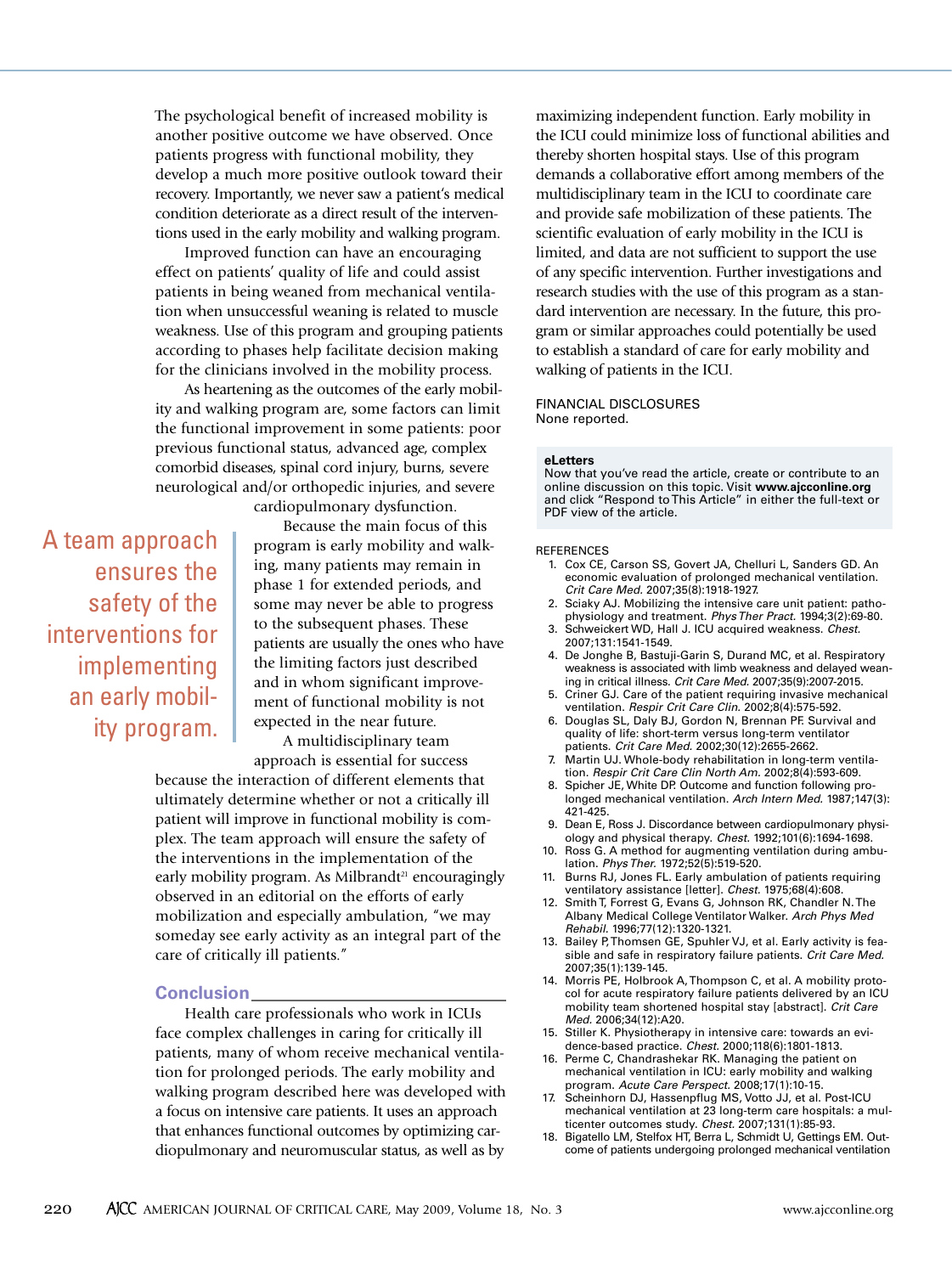after critical illness. *Crit Care Med.* 2007;35(11):2491-2497. 19. Morris PE, Herridge MS. Early intensive care mobility: future directions. *Crit Care Clin.* 2002;23(1):97-110.

- 20. Perme CS, Southard RE, Joyce DL, Noon GP, Loebe M. Early mobilization of LVAD recipients who require prolonged mechanical ventilation. *Texas Heart Inst J.* 2006;33(2):130-133.
- 21. Milbrandt EB. One small step for man . . . [editorial]. *Crit Care Med.* 2007;35(1):311-312.

To purchase electronic or print reprints, contact The InnoVision Group, 101 Columbia, Aliso Viejo, CA 92656. Phone, (800) 899-1712 or (949) 362-2050 (ext 532); fax, (949) 362-2049; e-mail, reprints@aacn.org.